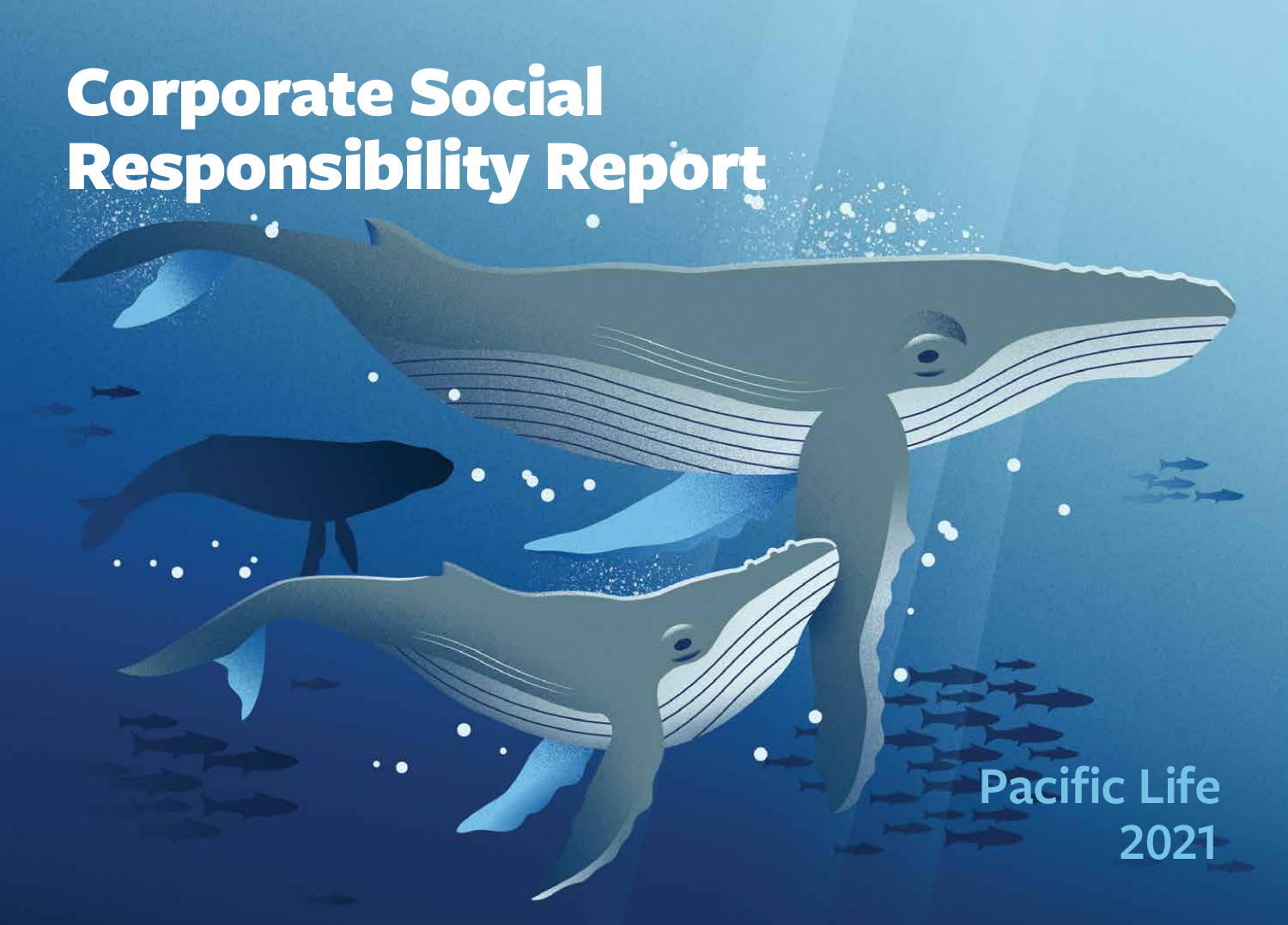Pacific Life has a long history of strength and resiliency in "meeting the moment" for our policyholders and employees when they've needed us the most. We consistently put customers first, allowing us to successfully serve families and businesses.

We focus on making it easier to do business with us, supporting our communities, and prioritizing the care of our employees. We are committed to our CSR principles and we will continue to build our capabilities to meet and exceed the expectations of our core stakeholders.

## **About Pacific Life**

For more than 150 years, Pacific Life has helped millions of individuals and families with their financial needs through a wide range of life insurance products, annuities, and mutual funds, and offers a variety of investment products and services to individuals, businesses, and pension plans.

Whether your goal is to protect loved ones or grow your assets for retirement, Pacific Life offers innovative products and services that provide value and financial security for current and future generations.

Pacific Life has no publicly traded stock. We are an independent company that remains focused on financial strength and long-term strategies that benefit policyholders and clients.

Pacific Life was founded in 1868 in California with the mission of meeting the needs of consumers living in the gold rush era on the West Coast. Since that time, Pacific Life has consistently given back to its local communities while fostering a strong culture of ethics and privacy and connecting Corporate Social Responsibility (CSR)-related principles to our business and mission. But we understand there is still much work to be done to improve upon this legacy. As such, we have developed additional structure, purpose, and measurement around our CSR programs, and have implemented a strategy to continue momentum in a balanced manner.

Over the past year, we've made strides to strengthen our commitment to ESG investment principles that will help maintain our strong investment performance and enhance disclosures to better inform our stakeholders.

We've taken meaningful action and are committed to diversity, equity, and inclusion in order to make a lasting impact both inside and outside of our organization, creating, embracing, and sustaining a culture of diversity that celebrates the individuality of our employees, partners, and community.

## **A Message From the President and CEO**

**Darryl Button** President and CEO



| Message from the            |                |
|-----------------------------|----------------|
| President and CEO           | $\overline{2}$ |
| <b>Business Overview</b>    | 3              |
| <b>Our Focus and Values</b> | 4              |
| People                      | 5              |
| Communities                 | 7              |
| Customers                   | 11             |
| Environment                 | 13             |
| <b>COVID-19 Response</b>    | 15             |
| Leadership                  | 16             |
| <b>Contact Information</b>  | 18             |





#### Pacific Life | Corporate Social Responsibility Report 01



#### **Table of Contents**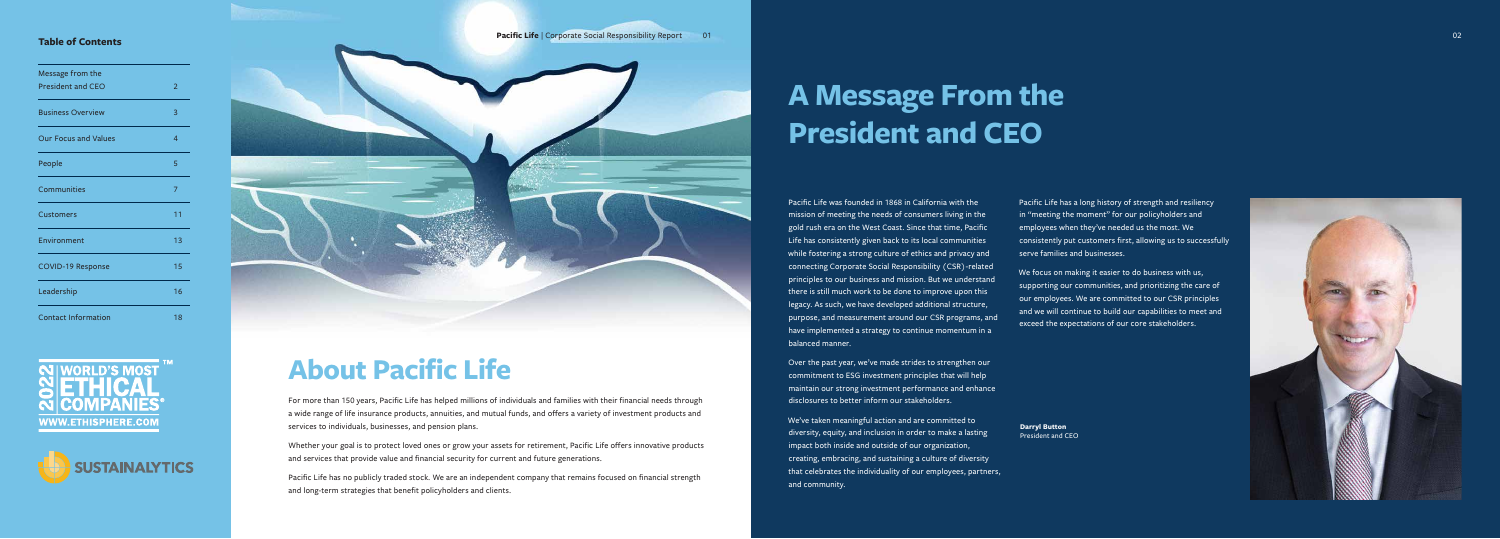The company you choose matters. For more than 150 years, Pacific Life has been there when our customers needed us most, protecting against life's uncertainties, helping policyholders save enough to meet their needs, protect their loved ones, preserve their wealth, and plan for their businesses. In 2021 alone, Pacific Life paid **\$3.4 billion** in insurance and annuity benefit claims.\*

We are a leader in the life insurance industry and take great pride in providing our customers peace of mind and security during some of life's most challenging times and fulfilling our long-term promises. This is the social safety net Pacific Life provides to our customers.

\* Reflects the combined results of Pacific Life Insurance Company and its insurance subsidiaries on a statutory basis and primarily includes death and annuity benefits paid.

Ratings may change and do not apply to the safety or performance of the underlying variable investment options or the mutual funds. For current financial strength ratings and additional rating information, visit www.Pacifi

For the 5th consecutive year, we've been named one of the World's Most Ethical Companies, a recognition of our commitment to advancing the standards of ethical business practices.

As an independent company, we are focused on long-term strategies that benefit our customers and offer products and services that exceed the needs of today while also creating a more meaningful future.

Caring for our policyholders is in our DNA, which is why millions of individuals and families have trusted us with their life's needs.



### **Your life. Your goals. Your future.**

### **One of the World's Most Ethical Companies**

# Corporate Social Responsibility Our Focus and Values

**Pacific Life is committed to creating a meaningful future for our stakeholders. This extends beyond the current generation, which is why our corporate social responsibility initiatives create lasting, positive impact for our people, our communities, our customers, and our environment.**

**People**

### **Environment**

### **Communities**

#### **Customers**

Our mission to help clients achieve financial security can only be accomplished if we have a great culture that attracts top talent who feel engaged and supported at work.



In our more than 150-year history, Pacific Life has never been more committed to having a positive impact on our environment. Today, we are working to protect oceans, reduce our environmental footprint, and identify investment opportunities that create a positive impact for the planet.

We are all stronger when the communities in which we live and work thrive. Pacific Life has a long history of building better communities through investments in low-income housing, volunteerism, disaster relief, and programs to support underserved and underrepresented individuals.

Our strong ethics, investment, and privacy programs represent our commitment to the highest standards and help ensure we're able to meet the promises we make to our policyholders. Our investment options within our product portfolios provide choice and flexibility, including investment funds focused on ESG principles.

We strive to generate sustainable, long-term investment returns in a balanced, responsible manner. With this in mind, we acknowledge the evolving importance of environmental, social, and governance (ESG) factors and are increasingly integrating them into our investment decision making.

Investing responsibly ties to Pacific Life's Core Values of *Accountability* for our actions, *Financial Strength* focused on investing with a long-term view, *Integrity* to do the right thing, and making a positive impact on our *Community*. **www.PacificLife.com/ESG**

## Business **Overview**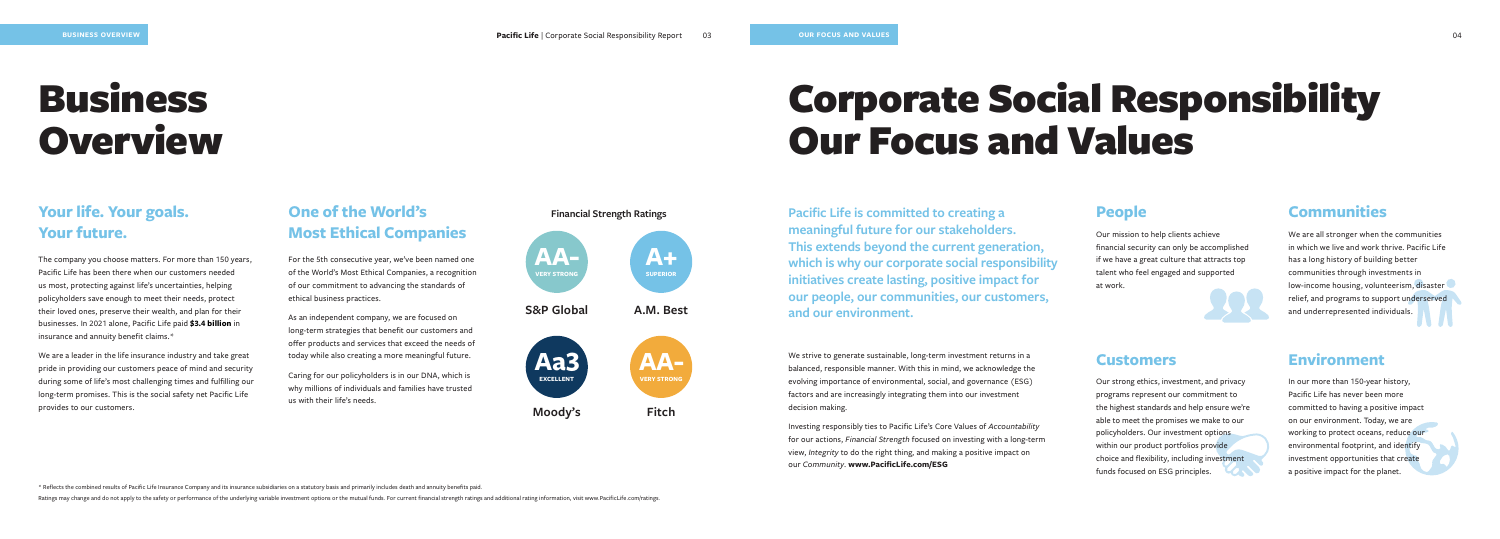#### Our *Enterprise Inclusion Council* consists of **Action for Diversity & Inclusion**

Pacific Life has joined more than 2,000 CEOs from other companies, associations, and universities to advance diversity and inclusion within the workplace through the *CEO Action for Diversity & Inclusion™* pledge.

We invest in developing the talents and expertise of our employees and foster a work environment where people can be their authentic selves while working in a challenging, collaborative, and results-oriented environment. We hold monthly diversity circles for employees that regularly bring together external experts and thought leaders that both engage and inspire our leadership. in matching grants supporting employee that both engage and inspire our leadership.

a diverse, cross functional, multi-level group of employees committed to creating a culture of belonging at Pacific Life that unleashes the potential of all employees and drives business success. We understand a diverse workplace enhances our ability to deliver on our mission to help clients achieve financial security.

> contributions made through the Matching Gifts and United Way programs in 2021<br>\* This number is a subset of total charitable giving

by Pacific Life and the Pacific Life Foundation



2022 score on the Corporate Equality Index issued by the Human Rights Campaign

We invest in attracting and developing the talents and expertise of our employees and strive to foster a work environment that is challenging, inclusive, collaborative, and results-oriented. We celebrate the individuality of our employees, partners, customers, and community. Our talent management system allows Pacific Life to identify diverse candidates and provide opportunities across the enterprise for advancement, development, and promotion at all levels of the workforce.

We are proud that our own Board of Directors includes members with various racial and ethnic backgrounds, in addition to gender diversity.

#### **Pacific Life** | Corporate Social Responsibility Report



#### **Talent Acquisition, Retention, and Training**

Valuing flexibility and aiming to create a workplace culture that offers options in the way employees work, while also meeting business needs, Pacific Life has transitioned to a hybrid workplace model, allowing us to continue providing best-in-class customer service while ensuring employees establish a positive work/life balance.

PL Connections, our employee resource groups, create a more diverse and inclusive workplace from the ground up, offering employees a place to build community, connection, camaraderie, and a sense of belonging. These voluntary groups have formed among commonalities of ethnicity/race, ability, gender, nationality, generation, military/veteran status, gender identity, and sexual orientation and include AAPI@PL for Asian-Americans and Pacific Islanders, ALAs@PL for Latino/Hispanic Americans, Developing Professionals@PL, Pride@PL for LGBTQ+ employees, Women@PL, and Veterans@PL.







**PROFESSIONALS** @ PACIFIC LIFE





We believe our employees are the most valuable part of our organization and offer comprehensive benefits to support the health and wellbeing of our employees and their families, including mental health benefits, financial counseling, company-wide time off, an employee matching gift program, access to COVID-19 testing, and financial support for home-work environments.

#### **Benefits**

#### **Hybrid Work Environment**

#### **PL Connections**

#### **Board Diversity**

### **\$660K \***

### **95/100**

**People are our greatest asset. Pacific Life is committed to ensuring that all people are treated with dignity and respect, and is proud to offer support to our employees through education, training, and a positive workplace environment.**

> We partner with diversity-focused organizations to support a more inclusive workforce, including the Association for Wholesaling Diversity, Coalition for Equity in Wholesaling, International Association for Black Actuaries, OC Grantmakers, Organization of Latino Actuaries, The American College Center for Economic Empowerment and Equality, and the Virginia Center for Inclusive Communities.

#### **Workforce Inclusivity**

### **13 BOARD MEMBERS**

**· 38% are female and/or ethnic minority**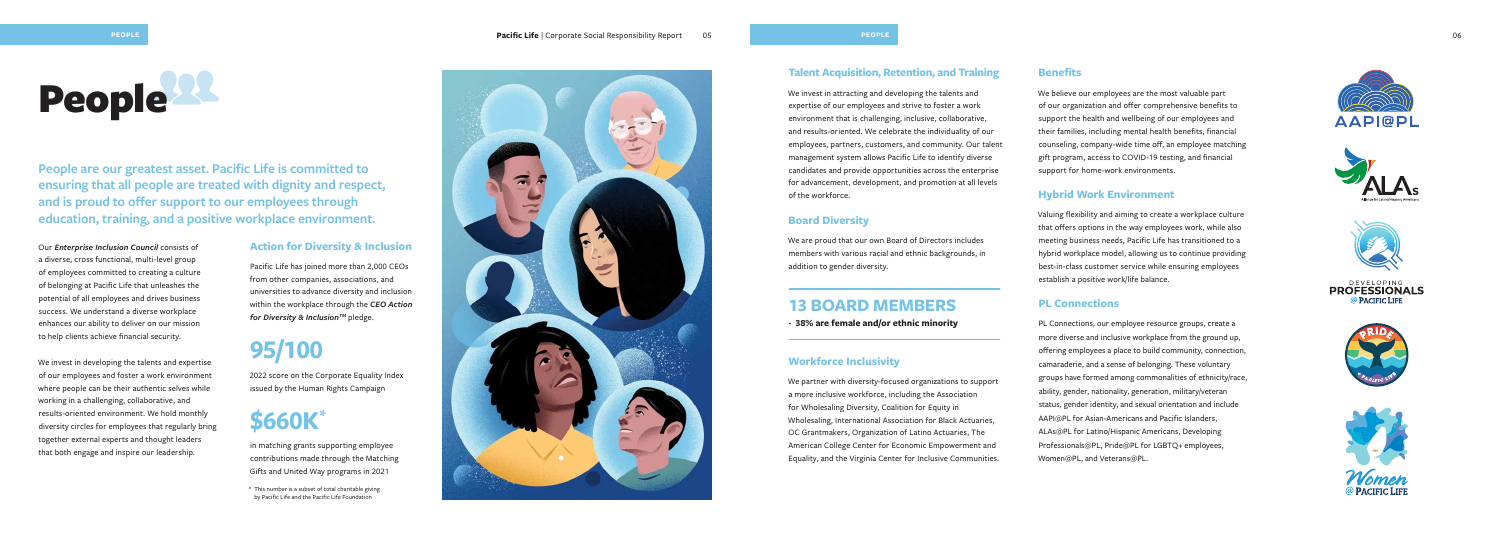# Communities







#### **We're proud to actively work to provide:**

U.S.-based employees and family members participated in community-based and volunteer events in 2021, contributing more than **5,800 volunteer hours**

### **2,500+**

donated to organizations and programs that support and empower underrepresented individuals and families in our communities

invested since 2001 in affordable housing unit developments through Impact Community Capital

portfolio of directly owned or mortgage loans for affordable housing units

**\$4M\***

### **\$289M+**

### **\$200M**

committed to improving food security over the next five years, with **\$400,000\*** donated in 2021. **\$1,250,000** will support local food banks and **\$750,000** will support Feeding America® programs aimed at increasing the sourcing and distribution of fresh, nutritious food.



in contributions from Pacific Life and the Pacific Life Foundation benefiting **more than 465 nonprofits and schools** in 2021

## **\$7.5M \$2M**

**Living our Pacific Life Core Value of Community means that we invest in making a meaningful impact locally and globally. Together with Pacific Life, our Pacific Life Foundation has made philanthropic investments totaling more than \$133 million to nonprofits over the past three decades. By mobilizing our workforce to do good, our volunteer programs generate thousands of hours of service in our communities each year. And our impact investments have helped thousands of families live a more dignified life.**

The Pacific Life Foundation annually provides a \$250,000 grant through the Disaster Responder Program, which helps secure a reliable funding base for disaster relief services, enabling the American Red Cross to respond immediately, meeting the needs of individuals and families affected by disaster, regardless of cost.\*\*



We are a founding member of Impact Community Capital, whose goal is to bring about social change through investments in underinvested communities by providing affordable housing, healthcare, childcare, and economic opportunities while also enabling investors to unleash the power of capital to transform communities in scale.

#### **American Red Cross**

#### **Impact Community Capital**

\*\* The American Red Cross name and logo are used with its permission, which in no way constitutes an endorsement, express or implied, of any product, service, company, or opinion or political position. The American Red Cross name and logo are registered trademarks owned by the American National



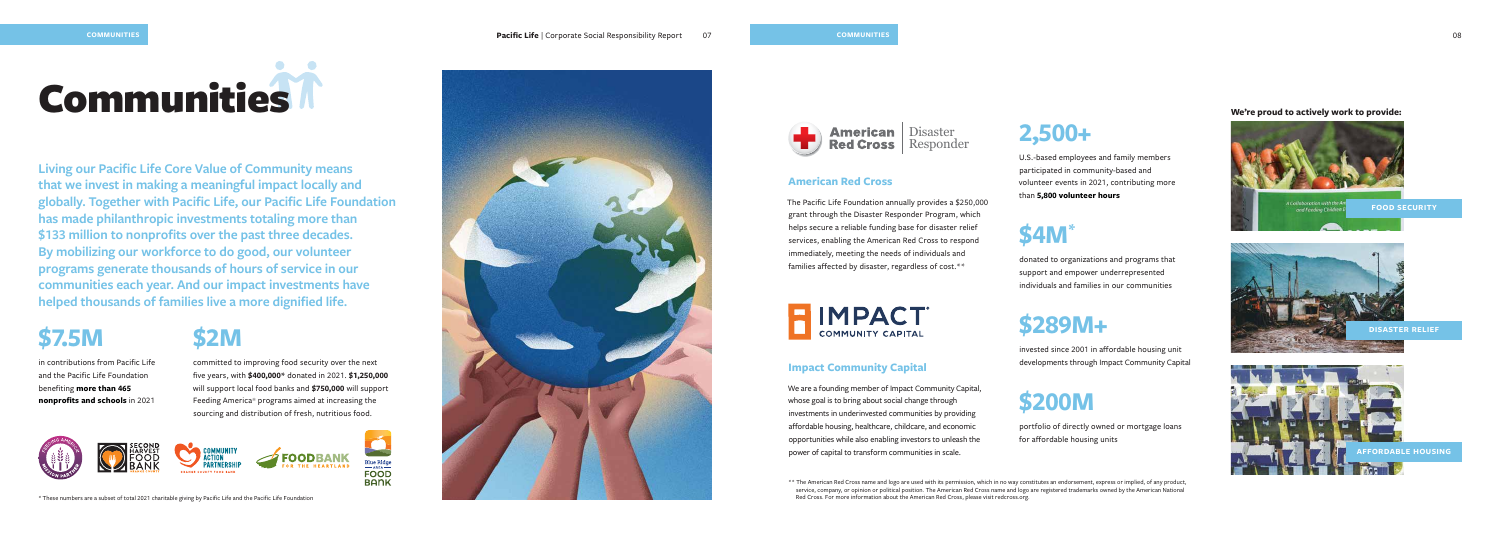Addressing the racial wealth gap and creating economic mobility starts with uplifting underserved communities and committing to lasting communityfocused solutions. The education and empowerment of Black financial professionals and the Black community is of paramount importance to the financial services industry's future and growth.

The Pacific Life Foundation is proud to partner with *The American College's Center for Economic Empowerment and Equality* in support of its efforts as it writes a new narrative around economic equity.

Our funding of \$1 million will support financial education for Black America, with a focus on Black women; career pathways and training for Black financial professionals; and an executive leadership program for up-and-coming Black leaders. Through a partnership with the Society for Financial Education & Professional Development, the American College will amplify a peer-to-peer financial education program in historically black colleges and universities, implement train-the-trainer education programs, and provide access to an eLearning solution, college events, and scholarships.

The American College Center for Economic Empowerment and Equality is beginning a thoughtful and impactful journey to create sustainable economic change. We are looking forward to being an integral part of the research and collaboration that builds a lasting infrastructure to support sustainable, generational solutions.



In 2019, the Pacific Life Foundation announced a \$2 million grant in support of our 10-year partnership with the University of California, Irvine's LIFEvest Financial Literacy program. **LIFEvest** makes a meaningful impact in young people's lives, teaching not only important financial skills, but also the confidence to pursue a college education and plan for the future.

Local 8th and 9th graders from underserved communities in Southern California experience life on campus while learning about the value of education, financial budgeting, and saving for retirement — helping to motivate and prepare them to be the first in their families to go to college.

> As a first-generation college student, Valeria knew she had to join the College Bound program in 2017 when first introduced to it at her high school, Samueli Academy. In 2021, Valeria was recognized as the Boys & Girls Clubs of Central Orange Coast 2021 Youth of the Year and was awarded \$5,000 to pursue her higher education goals.

Today, she is an active member of the College Bound alumni program and attends the University of California, San Diego where she is majoring in Human Development.

#### **Valeria**

#### Nicolas has been a member of the Boys & Girls Clubs of Central Orange Coast since 2016 when he joined the College Bound program as a freshman. He was also recognized as the Boys & Girls Clubs of Central Orange Coast 2020 Youth of the Year.

Today, he is in his second year at the University of California, Riverside where he is majoring in Cell, Molecular, and Development Biology while minoring in Business and aspires to be a physician.



#### **Nicolas**

Evangelina has been a member of the Boys & Girls Clubs of Central Orange Coast since 2018 when she was introduced to the College Bound program her freshman year. Evangelina is an advocate for teen mental health and was a candidate for the 2021 Youth of the Year scholarship.

Evangelina's goal is to attend an Ivy League school where she plans to double major in Computer Science and Chemistry and minor in Business and Political Science.

### **Evangelina**

**The Pacific Life Foundation committed \$1.5 million in 2021 to support the Boys & Girls Clubs of Central Orange Coast's College Bound program to prepare primarily at-risk youth in Orange County, CA, for success after high school graduation. The grant will give more students access to the year-round program that provides daily academic support, sponsors numerous college pathway activities, assists with resource acquisition, explores career options, and provides them with scholarships to pursue post-secondary education.**

Valeria, Nicolas, and Evangelina represent the vast talent developed by College Bound. Our Pacific Life Volunteers were proud to meet them and other students like them through participating in college scholarship application review panels.





**500+**

**90%**

**100% of students come from low-income households**

> **students served by the program over previous 11 years**

**of students are the first in their family to pursue college**





#### **At a glance:**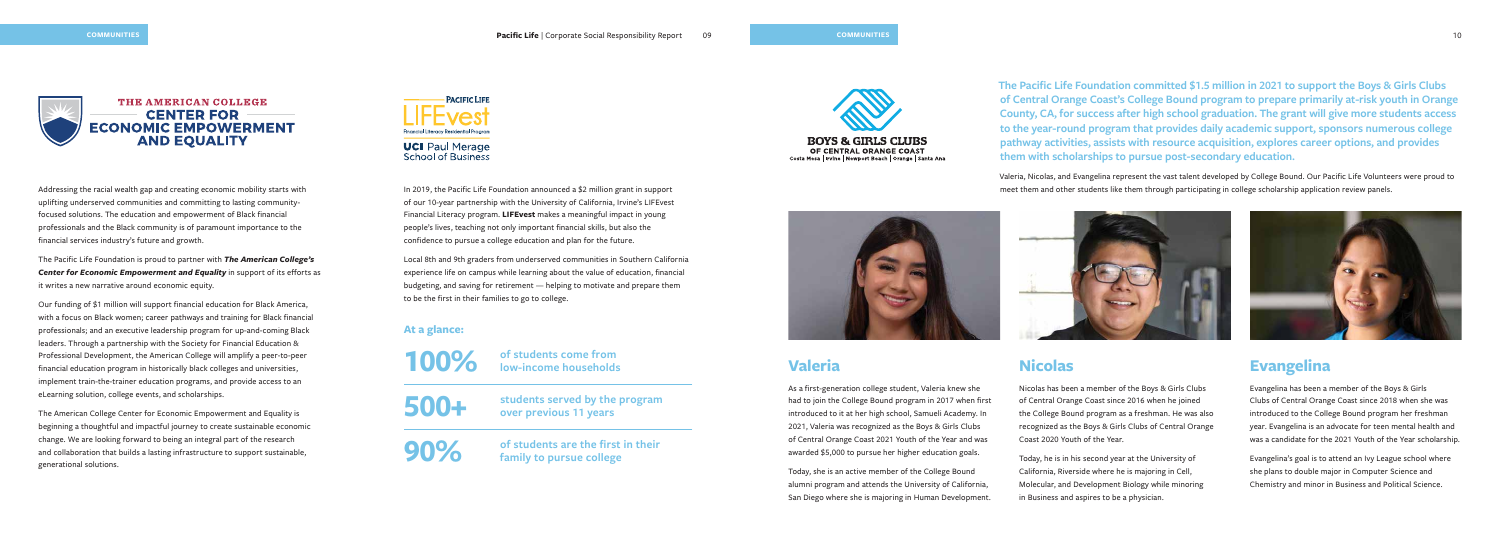**Pacific Life** | Corporate Social Responsibility Report 11 CUSTOMERS | CUSTOMERS | 2

- Continued digital transformation including eApplication, eDelivery of policy documents, accelerated underwriting, and online health history options and tracking, designed to handle complex scenarios making it easier to do business with us for both financial professionals and policyholders
- Pacific Life strives to understand our customers from a holistic 360-degree view, meeting them where they are and putting them in the center of what we do
- Founding member of the *Alliance for Lifetime Income*, creating awareness and educating Americans about financial security and the value and importance of having protected lifetime income in retirement



- Awarded DALBAR Financial Intermediary Service Award for the 18th consecutive year - 9th consecutive year ranked #1 among annuity companies — and DALBAR Insurance Service Award for the 5th consecutive year for life insurance, further exemplifying our commitment to providing unparalleled customer service experiences
- Named best-in-class life insurance for retirement planning by Forbes Advisor and best customer service company by Newsweek for quality of communications and customer focus\*\*

## **Customers**

Our customers have entrusted us to safeguard their personal information, which is why we are committed to ensuring their information is always protected.

As part of Pacific Life's Privacy Promise, access to personal information is limited to those who need to know it in order to help service, maintain, and grow our relationship with you.

Pacific Life has policies that maintain the physical, electronic, and procedural safeguards to protect the confidentiality of your personal information.

In pursuing supplier diversity in our procurement activity, we seek to provide opportunity for diverse-owned businesses and organizations employing members of underrepresented communities. This in turn helps stimulate new ideas, perspectives, and operational resiliency within our own business practices.



#### **Our Privacy Promise**

#### **Supplier Diversity**

By sharing a common set of core values all focused on doing the right thing for our customers, for our employees, for our business, for our environment, and for our community, we fulfill our long-standing commitment of protecting the lives and financial futures of millions of individuals and families and also making Pacific Life a great place to work.

Upholding these values in our daily decisions and maintaining the highest ethical standards are cornerstones of our culture and integral to our success.

**How we treat our current and prospective customers, business partners, and employees is paramount to fulfilling our long-term promises. We are committed to ethical conduct that starts at the top and governs every facet of our business, from collaboration with team members to working with suppliers and partners and protecting customers' privacy.**

Managed by Pacific Life Fund Advisors (PLFA)\*, the PLFA ESG diversified Portfolio is designed for customers who want to make a positive impact on the world by investing in companies focused on ESG issues such as climate change, human rights, and employee diversity.

#### **Investment Options**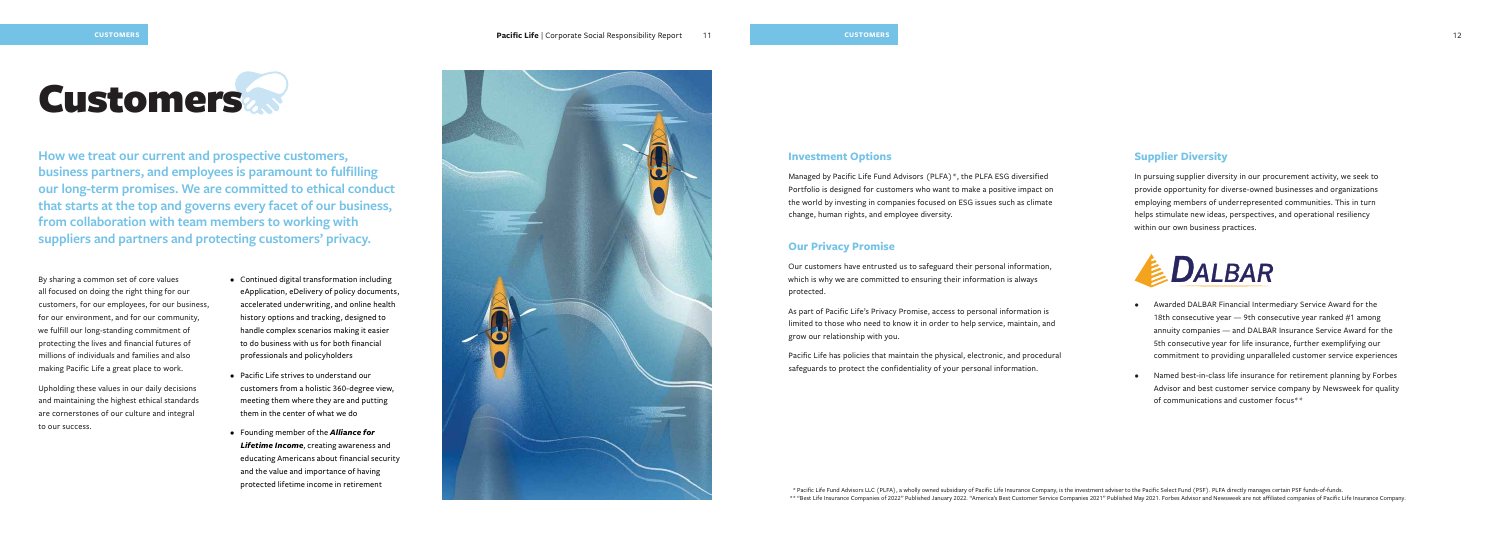invested to date in the preservation and conservation of marine mammals and the health of our oceans, with \$500,000\* awarded in 2021



### **\$16.6M**

invested by Pacific Life in assets related to socially responsible efforts in underserved and low-income communities, as well as environmentally green efforts

#### **ENVIRONMENT**

**\$1.4B** of this amount is committed toward renewable energy investments, including solar, wind, renewable natural gas, geothermal, and hydro.

sustainability bond introduced in 2021, the largest sustainable funding agreement backed issuance in the insurance sector at time of issuance



# Environment

### **\$7.6B**

### **\$800M**

**Pacific Life is taking strides to do our part to ensure the environment remains vibrant for generations to come. We believe in responsible investing, taking care of our oceans, and ensuring our environmental and facility footprints remain small.**

> Pacific Life does not engage in the manufacturing of any physical product or have large facilities that produce extensive carbon emissions.

Pacific Life is committed to reducing its environmental impact and has a variety of earthfriendly initiatives designed to reduce water consumption, optimize trash and recycling programs, leverage green products in our facilities, eliminate paper usage through digital and data center optimization, and installing technology upgrades to facilitate ease of doing business virtually. Just recently, the headquarters of Pacific Life had a major renovation with new energy efficient lighting and windows installed throughout the building.

For more than two decades, we have been champions and advocates to improve the health of our oceans and for the conservation and research of marine mammals.

The humpback whale is at the heart of our brand and it's critical to support agencies that have made it their mission to protect ocean health and marine mammal life.

#### **Protecting Our Oceans**

#### **Environmental Impact**

**The Pacific Life Foundation is proud to partner with:**









Responsible investing is not only good for business but it is also good for the environment. By utilizing ESG factors in our investment decision-making process, we have deployed billions of dollars to projects that will have a positive impact on our environment.

Pacific Life has developed a Sustainable Bond Framework that allows us to raise funds for specific investments related to efficiency projects and technologies that are designed to enable energy and emissions reductions.

#### **Investing for the Future**

With Pacific Life's transition to a hybrid-work environment and providing employees flexibility with how and where they work, we have not only reduced our office footprint, but our employees are spending fewer days commuting to and from our office locations.

#### **Hybrid Work Environment**

\* These numbers are a subset of total 2021 charitable giving by Pacific Life and the Pacific Life Foundation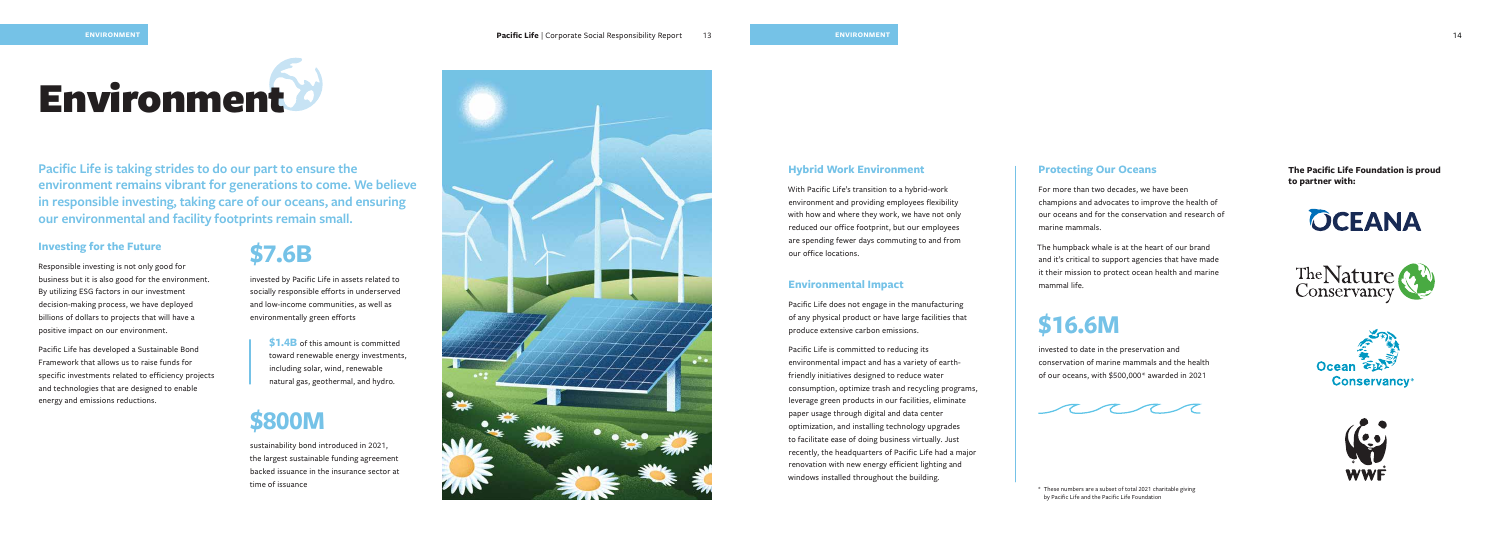Pacific Life has a long history of strength and resiliency in meeting the moment for our policyholders when they've needed us the most. That foundation has enabled us to keep our promises and deliver benefits year after year, helping millions of individuals and families to weather the unexpected.

The COVID-19 pandemic challenged us in every way, but protecting individuals and families is our purpose. It's why we're here.

To care for the health and safety of our employees throughout the pandemic, more than 98 percent of our workforce transitioned successfully to a homebased work environment, with Pacific Life providing funding to all employees to ensure they had space they could feel comfortable in and be productive from. In preparation for a safe return to office, Pacific Life is adhering to CDC guidelines for COVID-19 in the workplace.

During 2020 – 2021, the Pacific Life Foundation contributed more than **\$1.8 million** in funding to meet the community challenges specifically caused by the pandemic. We are proud to have supported food banks and pantries, contributed to community funds for those who lost employment, and helped our community heroes fighting the pandemic in need of childcare services.

**For policyholders during the pandemic, as part of our commitment to providing exceptional customer service and making it easy to do business with us, we:**

- Helped keep their policies in force by extending payment deadlines for at least an additional 60 days
- Staffed customer service centers with remote workforces
- Kept policies in force for missed payments with premium repayment plans in select states
- Accelerated underwriting initiatives and leveraged alternate underwriting whenever possible to address medical exam and social distancing concerns
- Expanded our digital efforts to further improve our processes, including our e-application and e-signature technology for quicker and safer interactions with both financial professionals and policyholders

## **Pacific Life's approach to COVID-19 and the workplace**

#### **Directors**

**Darryl Button 1, 2, 3** President and Chief Executive Officer *Pacific Life Insurance Company* 

**Mariann Byerwalter 1, 4**  Chairman Emeritus *SRI International*

**Dwight Decker <sup>1</sup>** Retired Chairman and Chief Executive Officer *Conexant Systems, Inc.* 

**Christopher Furman <sup>1</sup>** President and Chief Executive Officer *Ventura Foods, LLC*

#### **Julia Gouw <sup>1</sup>**

Retired President and Chief Operating Officer *East West Bank* 

#### **Adrian Griggs 2, 3**

Executive Vice President and Chief Operating Officer *Pacific Life Insurance Company*

#### **Lawrence Harr**

Partner *Lamson, Dugan & Murray, LLP*

**Jim Morris <sup>1</sup>** Retired Chairman, President and Chief Executive Officer *Pacific Life Insurance Company* 

**Jay Orlandi 2, 3** Executive Vice President and General Counsel *Pacific Life Insurance Company* 

**Louise Pentland <sup>1</sup>** Executive Vice President and Senior Advisor *PayPal, Inc.* 

**Vibhu Sharma 2, 3** Executive Vice President and Chief Financial Officer *Pacific Life Insurance Company*

**Michael Shepherd <sup>1</sup>** Chairman *Bank of the West*

**Scott Stowell <sup>1</sup>** Chief Executive Officer *Capital Thirteen LLC* 

**Carol Sudbeck <sup>2</sup>** Executive Vice President and Chief Administrative Officer *Pacific Life Insurance Company* 

**Peter Taylor <sup>1</sup>** President *ECMC Foundation* 

**Maria Teresa Tejada <sup>1</sup>** Expert Partner *Bain & Company*

**Kerry Williams <sup>1</sup>** President *Experian*

**Dean Yoost <sup>1</sup>** Retired Partner *PricewaterhouseCoopers*

<sup>1</sup> Director of Pacific Mutual Holding Company

<sup>2</sup> Director of Pacific LifeCorp

<sup>3</sup> Director of Pacific Life Insurance Company

<sup>4</sup> Chair of Pacific Mutual Holding Company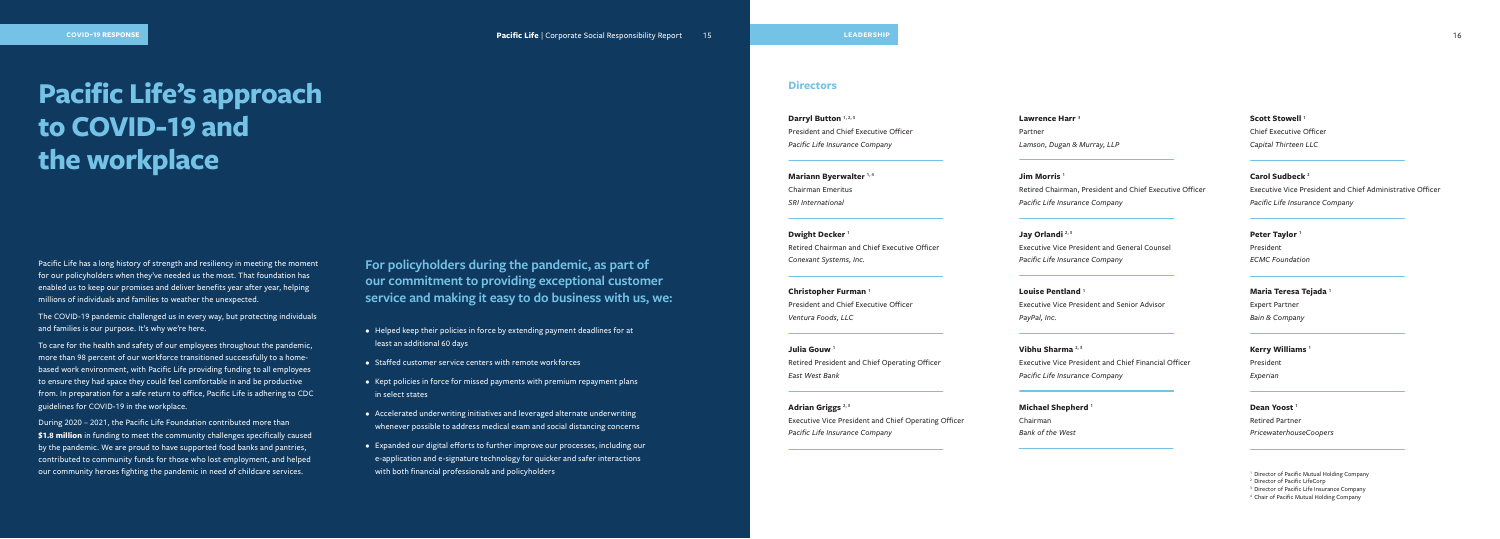700 Newport Center Drive Newport Beach, CA 92660

45 Enterprise Aliso Viejo, CA 92656

6750 Mercy Road Omaha, NE 68103

700 Main Street Lynchburg, VA 24504

**Pacific Life Insurance Company** (800) 800-7646 (949) 219-3011 Email: **Info@PacificLife.com www.PacificLife.com**

**Institutional**  (877) 536-4382, option 1

**Life Insurance**  (800) 347-7787

**Retirement Solutions** (800) 722-4448

**Pacific Life Insurance Company/ Pacific Life & Annuity Company**

> **Pacific Life Re Limited** +44 (0)20 7709 1700 **www.PacificLifeRe.com**

**Pacific Asset Management**  (949) 219-5010 **www.PacificAM.com**

#### **Subsidiaries**

#### **Pacific Life Management Committee**

**Pacific Life Foundation Board of Directors and Officers**

**Darryl Button** President and Chief Executive Officer

**Adrian Griggs** Executive Vice President and Chief Operating Officer

**Jay Orlandi** Executive Vice President and General Counsel

**Vibhu Sharma** Executive Vice President and Chief Financial Officer

**Carol Sudbeck** Executive Vice President and Chief Administrative Officer

**Dawn Behnke** Executive Vice President, Life Insurance

**Joe Celentano** Executive Vice President, Retirement Solutions

**David Howell**

Chief Executive Officer, Pacific Life Re

#### **Stephanie Babkow**

**Laurie Fitzgerald**

**Darlene Goodwin**

**Tiffany Gregath**

**Charles Jernigan**

**David Lautenschlager**

**David Spencer**

**Elizabeth Summers**

## Contact Information

**Tod Nasser** Executive Vice President and Chief Investment Officer

**Alessandro Papa** Executive Vice President and Chief Risk Officer

**Brian Woolfolk** Executive Vice President and Head of Institutional Division

**Darryl Button** Chairman

**Carol Sudbeck** Vice Chairman

**Tennyson Oyler** President

**Tere Segarra** Vice President